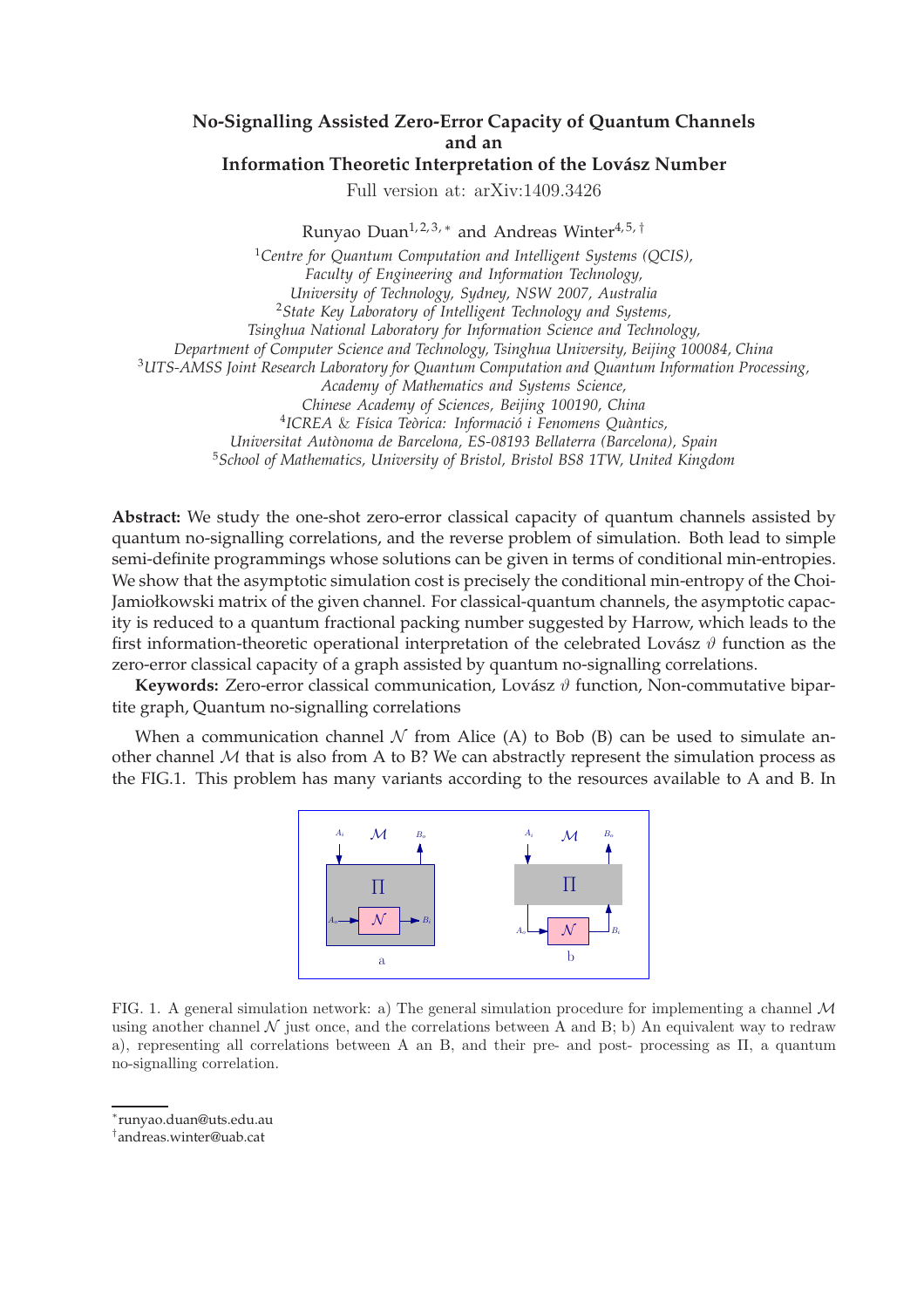particular, the case when A and B can access unlimited amount of shared entanglement has been completely solved. Let  $C_E(\mathcal{N})$  denote the entanglement-assisted classical capacity of  $\mathcal{N}$  [1]. It was shown that, in the asymptotic setting, to optimally simulate M, we need to apply  $C_E(\mathcal{M})/C_E(\mathcal{N})$ times of  $N$  [2]. In other words, the entanglement-assisted classical capacity uniquely determines the property of the channel in the simulation process.

We are interested in the zero-error case first studied by Shannon in 1956 [3]. It is well known that determining the zero-error classical capacity is generally extremely difficult even for classical channels. Remarkably, by allowing a feedback link from the receiver to the sender, Shannon proved that the zero-error classical capacity is given by an interesting quantity which was later called the fractional packing number. This number only depends on the bipartite graph induced by the classical channel under consideration, and has a simple linear programming characterization. Recently Cubitt *et al* introduced classical no-signalling correlations into the zero-error simulation problems for classical channels, and proved that the well-known fractional packing number gives precisely the zero-error classical capacity of the channel [4].

Another major motivation for this work is to further explore the connection between quantum information theory and the so-called non-commutative graph theory suggested in [12]. Now it is well known that any classical channel induces a bipartite graph as well as a confusability graph, while a quantum channel induces a non-commutative bipartite graph and a non-commutative graph. The new insight is that we can simply regard a non-commutative (bipartite) graph as a high-level abstraction of all underling quantum channels, and study its information-theoretic properties. This leads us to a very general viewpoint: graphs as communication channels. It remains a great challenge to find feasible forms of various capacities for non-commutative (bipartite) graphs.

A class of quantum no-signalling correlations has been introduced as a natural generalization of classical non-signalling correlations [5–7]. Any such correlation is described by a twoinput and two-output quantum channel with no-signalling constraints between A and B (refer to  $\Pi : \mathcal{L}(A_i \otimes B_i) \to \mathcal{L}(A_o \otimes B_o)$  in FIG.1). We imitate the approach in [4] to study the zero-error classical capacity of a general noisy quantum channels and the reverse problem of simulation, both assisted by this more general class of quantum no-signalling correlations. We show below that both problems can be completely solved in the one-shot scenarios, and the solutions are given by semi-definite programmings (SDPs). Let  $N$  be a quantum channel with a Kraus operator sum representation  $\mathcal{N}(\rho)=\sum_k E_k \rho E_k^\dagger$ , where  $\sum_k E_k^\dagger E_k=1\!\!1$ . Let  $K=\mathrm{span}\{E_k\}$  denote the Kraus operator space of  $N$ , also referred as the non-commutative bipartite graph associated with  $N$ . The Choi-Jamiołkowski matrix of N is given by  $J_{AB} = (\mathrm{id}_A \otimes \mathcal{N}) \Phi_{AA'}$  with  $\Phi_{AA'}$  the unnormalized maximally entangled state. Let  $P_{AB}$  denote the projection on the support of  $J_{AB}$ .

The one-shot zero-error classical capacity of  $\mathcal N$  assisted by quantum no-signalling correlations only depends on the Kraus operator space  $K$ , and is given by the integer part of following SDP

$$
\Upsilon(K) = \max \operatorname{Tr} S_A \text{ s.t. } 0 \le U_{AB} \le S_A \otimes \mathbb{1}_B, \operatorname{Tr} A U_{AB} = \mathbb{1}_B, \operatorname{Tr} P_{AB} (S_A \otimes \mathbb{1}_B - U_{AB}) = 0.
$$

Similarly, the exact simulation problem has a SDP formulation. The one-shot zero-error classical cost of simulating a quantum channel N with Choi-Jamiołkowski matrix  $J_{AB}$  is given by  $\lceil 2^{-H_{\min}(A|B)_{J}}\rceil$  messages per channel realization, where  $H_{\min}(A|B)_{J}$  is the conditional minentropy defined as follows [8]:

$$
2^{-H_{\min}(A|B)J} = \min \text{Tr} T_B, \text{ s.t., } J_{AB} \leq \mathbb{1}_A \otimes T_B.
$$

Since the conditional min-entropy is additive, it follows immediately that the asymptotic simulation cost of a channel is given by  $-H_{min}(A|B)$  bits per channel realization. As a direct consequence, the asymptotic zero-error classical simulation cost of the cq-channel  $0 \to \rho_0$  and  $1 \to \rho_1$ ,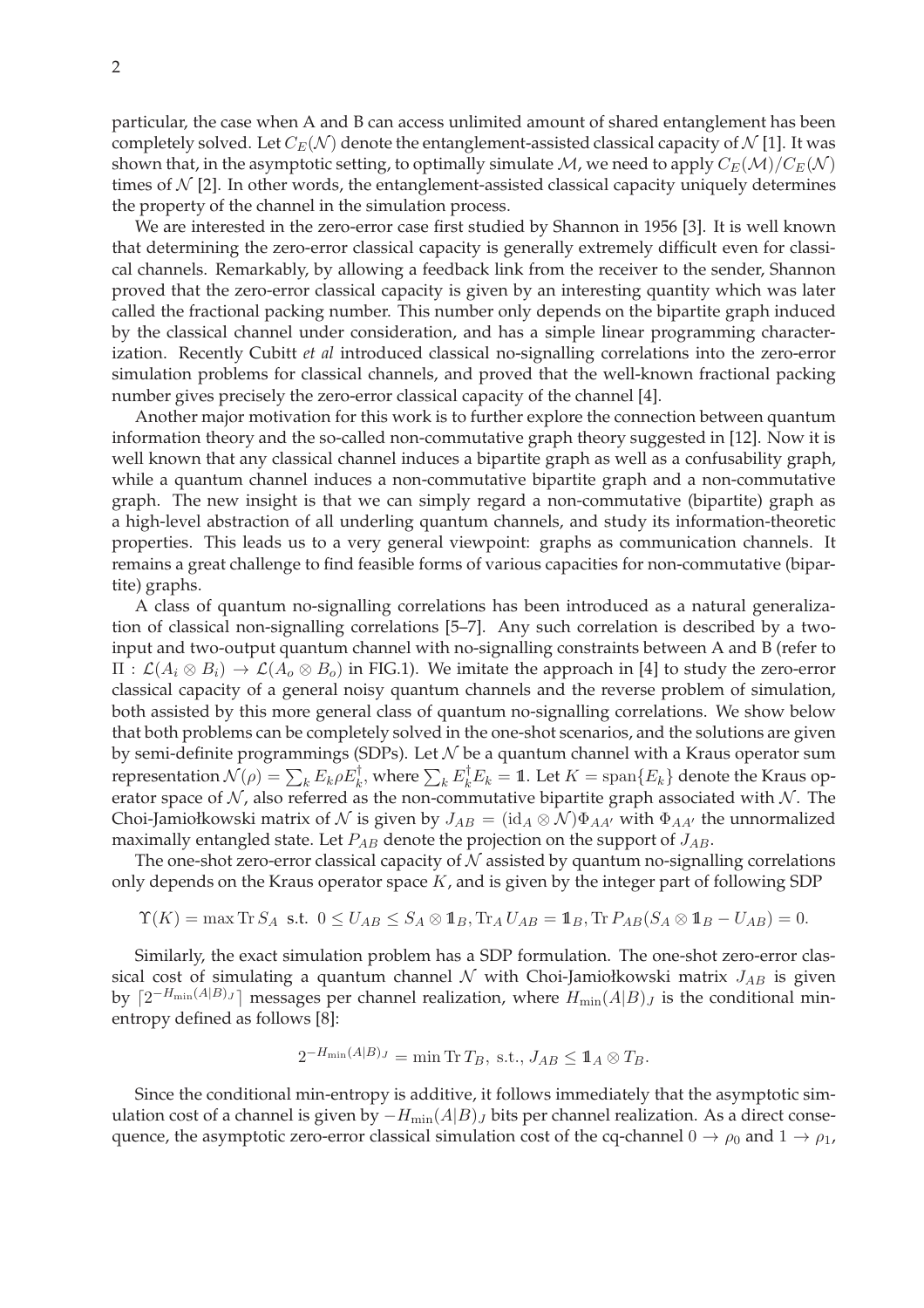is given by  $\log(1+D(\rho_0,\rho_1))$ , where  $D(\rho_0,\rho_1)=\frac{1}{2}||\rho_0-\rho_1||_1$  is the trace distance between  $\rho_0$  and  $\rho_1$ . This provides a new operational interpretation of the trace distance between  $\rho_0$  and  $\rho_1$  as the asymptotic exact simulation cost for the above cq-channel.

The exact simulation cost  $\Sigma(K)$  of the cheapest channel N such that  $K(\mathcal{N}) < K$  (supporting on  $P_{AB}$ ), is given by the integer part of

 $\Sigma(K) = \min \text{Tr } T_B$  s.t.  $0 \leq V_{AB} \leq \mathbf{1}_A \otimes T_B$ ,  $\text{Tr}_B V_{AB} = \mathbf{1}_A$ ,  $\text{Tr}(\mathbf{1} - P)_{AB} V_{AB} = 0$ .

Let us now introduce the asymptotic zero-error channel capacity and simulation cost of  $K$  as follows,

$$
C_{0,\text{NS}}(K) = \sup_{n\geq 1} \frac{1}{n} \log \Upsilon(K^{\otimes n}), \ G_{0,\text{NS}}(K) = \inf_{n\geq 1} \frac{1}{n} \log \Sigma(K^{\otimes n}).
$$

In general, one-shot solutions do not give the asymptotic results (for instance, a c-q channel with two non-orthogonal pure states), and feasible formulas for the asymptotic capacity and simulation cost remain unknown.

Interestingly, for the case  $K$  corresponding to a cq-channel  $\mathcal{N}:i\rightarrow \rho_i$ , both quantities can be determined completely. Indeed, the asymptotic simulation cost is given by the one-shot simulation cost, i.e.,  $G_{0,NS}(K) = \log \Sigma(K)$ , which immediately implies that  $G_{0,NS}(K)$  is additive under tensor product.

The zero-error classical capacity exhibits more complexity and is given by the solution of the following simplified SDP

$$
\mathsf{A}(K) = \max \sum_{i} s_i, \text{ s.t. } 0 \le s_i, \sum_{i} s_i P_i \le \mathbb{1},
$$

and  $P_i$  is the projection on the support of  $\rho_i$ . A(K) was introduced by A. Harrow as a natural generalization of the Shannon's classical fractional packing number [9], and can be named as *semidefinite (fractional) packing number* associated with a set of projections  $\{P_i\}$ . Then we have  $C_{0,NS}(K) = \log A(K)$ . More precisely, we have

$$
\frac{1}{\text{poly}(n)}\mathsf{A}(K)^n \le \Upsilon(K^{\otimes n}) \le \mathsf{A}(K)^n.
$$

The above capacity formula naturally generalizes the result in [4], and has two interesting corollaries. First, it implies that the zero-error classical capacity of cq-channels assisted by quantum no-signalling correlations is additive, i.e.,  $C_{0,NS}(K_1 \otimes K_2) = C_{0,NS}(K_1) + C_{0,NS}(K_2)$ , for any two Kraus operator spaces  $K_1$  and  $K_2$  corresponding to cq-channels.

Second, and more importantly, we show that for any undirected classical graph  $G = (V, E)$ with vertices  $V = \{1, ..., n\}$  and edges  $E \subset V \times V$ , the Lovász  $\vartheta$  function [10], is an achievable lower bound of the zero-error classical capacity assisted by quantum no-signalling correlations of any quantum channel N that has G as its non-commutative graph in the sense of [12]. For simplicity, we denote the non-commutative graph generated by the graph  $G$  as

$$
G = \text{span}\{|i\rangle\langle j| : (i,j) \in E \text{ or } i = j, i, j \in V\}.
$$

The zero-error classical capacity of a graph  $G$  assisted by quantum non-signalling correlations is defined as

$$
C_{0,\text{NS}}(G) = \min\{C_{0,\text{NS}}(K) : K^{\dagger}K = G\}.
$$

Then we have  $C_{0,NS}(G) = \log \vartheta(G)$ . Thus the Lovász  $\vartheta$  function of a graph G can be operationally interpreted as the zero-error classical capacity of the graph assisted by quantum no-signalling correlations. To the best of our knowledge, this is the first complete information-theoretic interpretation of the Lovász  $\vartheta$  function since 1979. Previously it was shown that the Lovász  $\vartheta$  function is an upper bound for the zero-error entanglement-assisted classical capacity of a graph [11, 12].